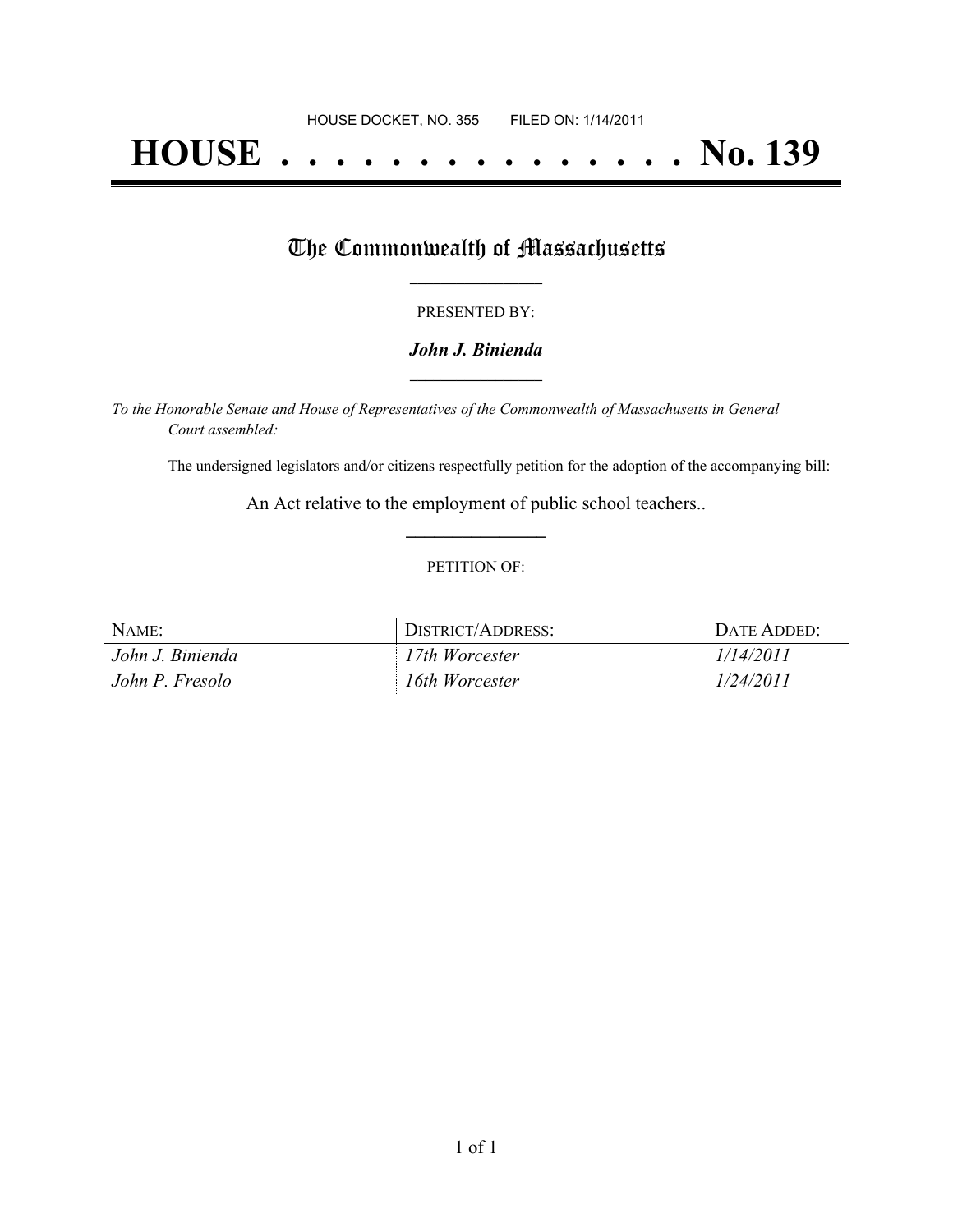#### HOUSE DOCKET, NO. 355 FILED ON: 1/14/2011

## **HOUSE . . . . . . . . . . . . . . . No. 139**

By Mr. Binienda of Worcester, a petition (accompanied by bill, House, No. 139) of John J. Binienda and John P. Fresolo for legislation to provide for preference in the hiring of teachers who were previously terminated due to a reduction in force. Education.

#### [SIMILAR MATTER FILED IN PREVIOUS SESSION SEE HOUSE, NO. *353* OF 2009-2010.]

### The Commonwealth of Massachusetts

**\_\_\_\_\_\_\_\_\_\_\_\_\_\_\_ In the Year Two Thousand Eleven \_\_\_\_\_\_\_\_\_\_\_\_\_\_\_**

An Act relative to the employment of public school teachers..

Be it enacted by the Senate and House of Representatives in General Court assembled, and by the authority *of the same, as follows:*

1 SECTION 1. The 20th paragraph of section 38G of chapter 71 of the General Laws, as

2 appearing in the 2008 Official Edition, is hereby further amended by adding the following

3 sentence:

4 In the initial employment of teachers, preference shall be given to applicants who were

5 previously employed as teachers in school districts of the commonwealth and whose

6 employment was terminated due to a reduction in force provided such applicant meets the

7 minimum requirements of the position.

- 8 SECTION 2. Said section 38G of said chapter 71, as so amended, is hereby
- 9 further amended by inserting after the 20th paragraph the following paragraph: